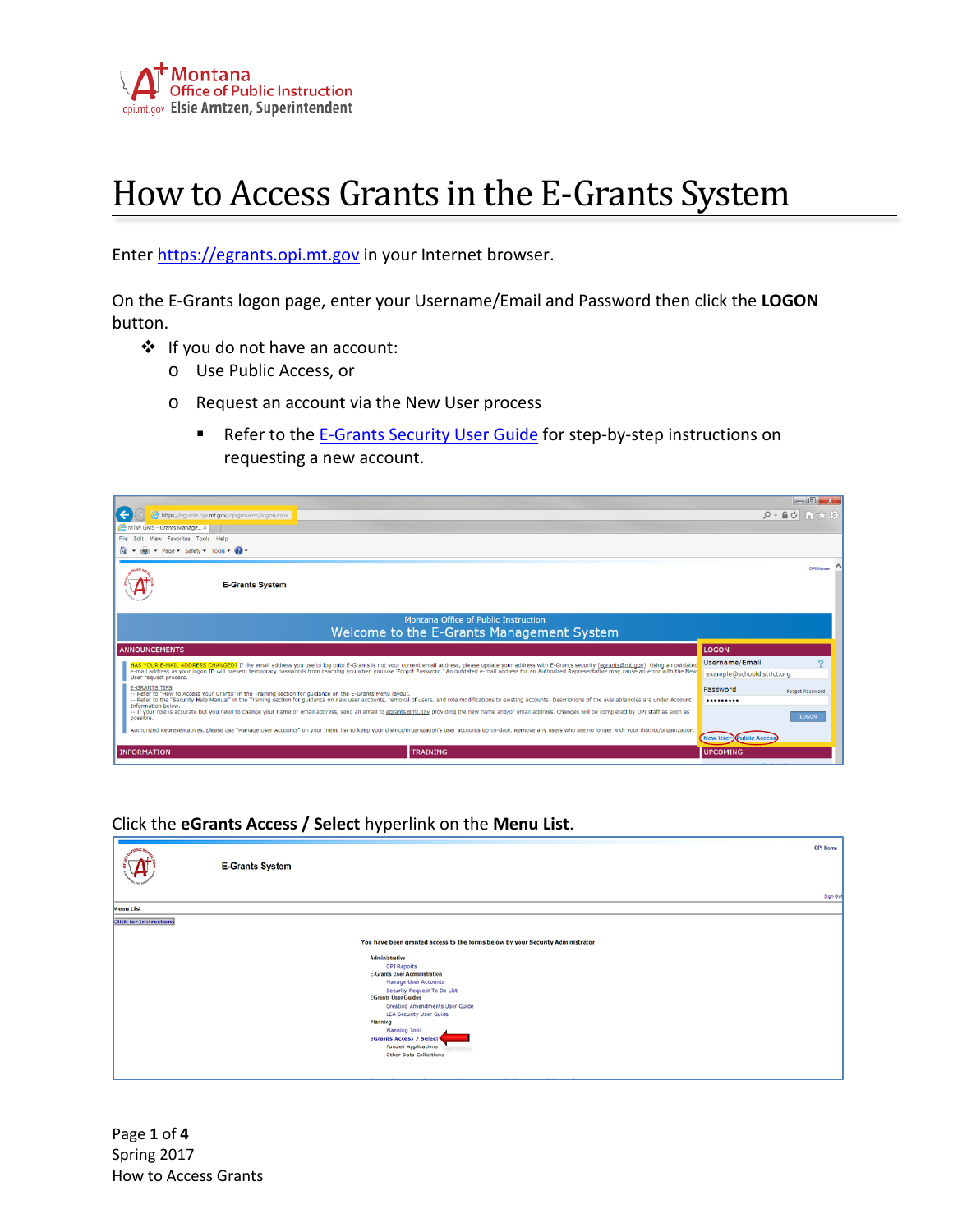

Logged on users who have access to multiple legal entities will see the **Organization Search Results** page. Select the radio button next to the applicable legal entity then click the **Select**  button at the bottom of the screen.

| Click to Return to Menu List / Sign Out |
|-----------------------------------------|
|                                         |
|                                         |
|                                         |
|                                         |
|                                         |
|                                         |
| <b>Legal Entity</b>                     |
|                                         |
|                                         |
|                                         |
|                                         |
|                                         |
|                                         |
|                                         |

Public Access users will see the Organization Select page. Enter a legal entity name or number in the "Starts With" text box or select a legal entity in the "Select District" drop-down list then click the **Search** button.

| So Poste asy<br>$\mathcal{A}$   | OPI Home<br><b>E-Grants System</b><br>Click to Return to Menu List / Sign Out                                                                                                                                                          |  |
|---------------------------------|----------------------------------------------------------------------------------------------------------------------------------------------------------------------------------------------------------------------------------------|--|
| anization Select                |                                                                                                                                                                                                                                        |  |
| k for Instructions              | To view all grant applications for a Legal Entity (LE), please enter LE name and select Search.<br>O Legal Entity<br>Search By:<br>$\Theta$ Name<br>Starts With: Billings Elem<br>or<br>Select District: Billings Elem<br>$\checkmark$ |  |
|                                 | Search                                                                                                                                                                                                                                 |  |
| PRD 5.0 user ID: User Public () |                                                                                                                                                                                                                                        |  |
|                                 | The Montana Office of Public Instruction, Elsie Arnizen, Superintendent + P.O. Box 202501 Helena, Montana 59620-2501<br>In-State Toll-Free 1-888-231-9393, Local (406) 444-3095                                                        |  |

Logged on users with access to just one legal entity will not see either of these pages.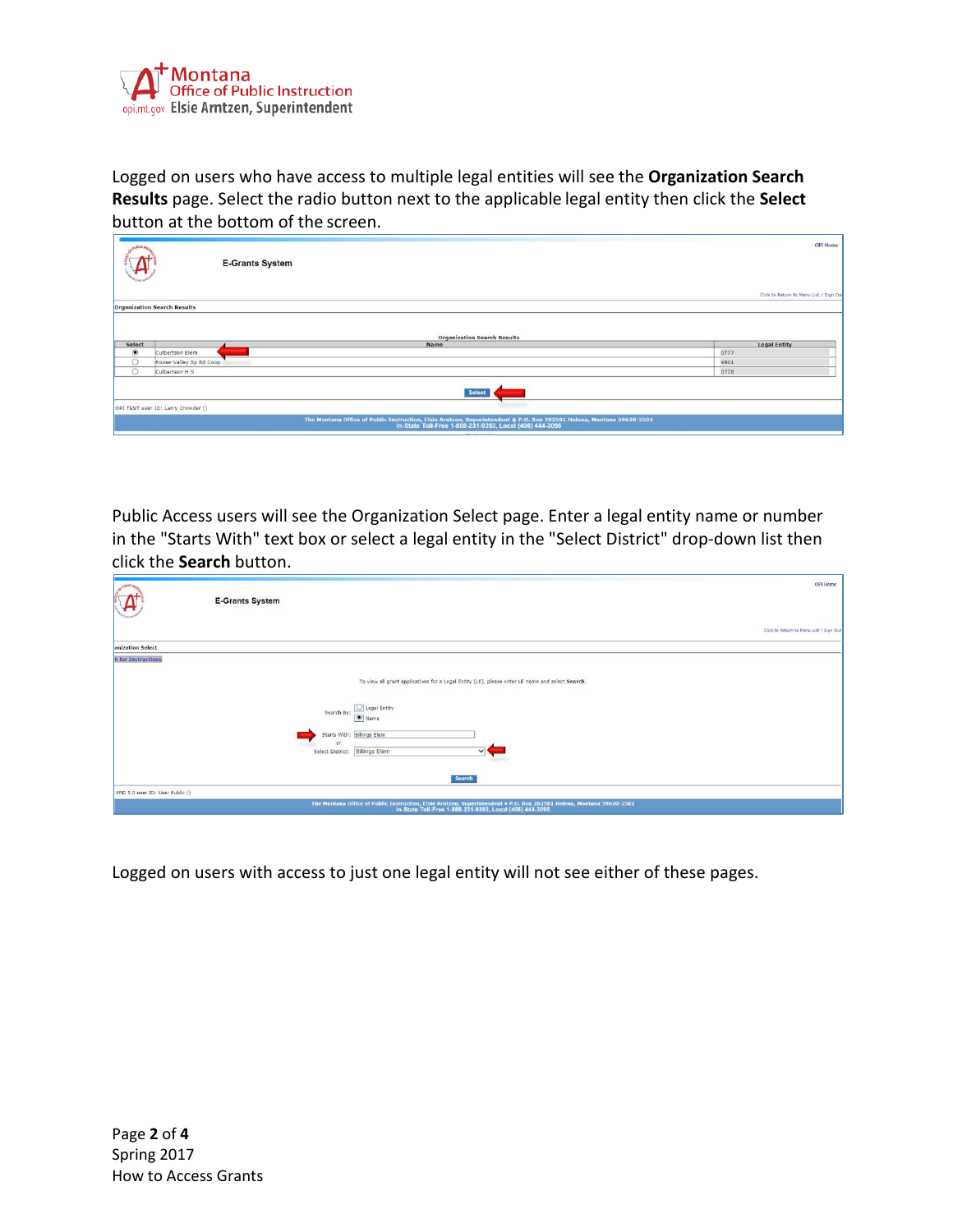

On the **E-Grants Access Select** page, the "Created" section displays information for all grants that have been created for the grant yearselected.

| <b>E-Grants System</b>                                                                                                                                                                                                                                                        |                                        |                                        |                          |                      |                 | OPI Home<br>Click to Return to Organization Select<br>Click to Return to Menu List / Sign Out |
|-------------------------------------------------------------------------------------------------------------------------------------------------------------------------------------------------------------------------------------------------------------------------------|----------------------------------------|----------------------------------------|--------------------------|----------------------|-----------------|-----------------------------------------------------------------------------------------------|
| <b>E-Grants Access Select</b>                                                                                                                                                                                                                                                 |                                        |                                        |                          |                      |                 |                                                                                               |
| 0583 Missoula Elem                                                                                                                                                                                                                                                            |                                        |                                        |                          |                      |                 | <b>Click for Instructions</b>                                                                 |
| $2016$ $\vee$<br><b>Select Fiscal Year:</b><br>Please ensure that the Planning Tool has been completed prior to creating the Carl Perkins-Secondary, ESEA/NCLB Consolidated, Gifted and Talented, IDEA Consolidated, or Title I-C Migrant Consoldated Application for the New |                                        |                                        |                          |                      |                 |                                                                                               |
| <b>Created</b>                                                                                                                                                                                                                                                                |                                        |                                        |                          |                      |                 |                                                                                               |
| <b>Formula Grant</b>                                                                                                                                                                                                                                                          |                                        |                                        |                          |                      |                 |                                                                                               |
| <b>Application Name</b><br>ESEA (NCLB) Consolidated Application                                                                                                                                                                                                               | <b>Revision</b>                        | <b>Status</b><br><b>Final Approved</b> | Date<br>9/2/2016         |                      | <b>Actions</b>  |                                                                                               |
|                                                                                                                                                                                                                                                                               | Amendment 3<br>$\checkmark$            | View GAN                               |                          | Open<br>Amend        | <b>Payments</b> | <b>Review Summary</b><br><b>Delete Applicatio</b>                                             |
| <b>IDEA Consolidated Application</b>                                                                                                                                                                                                                                          | $\overline{\mathbf{v}}$<br>Amendment 1 | not supmitted                          |                          | Upen<br>Amend        | Paymonts        | <b>Delete Application</b><br><b>Review Summary</b>                                            |
| <b>Discretionary Grant</b>                                                                                                                                                                                                                                                    |                                        |                                        |                          |                      |                 |                                                                                               |
| <b>Application Name</b><br>Gifted and Talented State Grant Application                                                                                                                                                                                                        | <b>Revision</b>                        | <b>Status</b><br>Submitted To OPI      | <b>Date</b><br>1/30/2017 |                      | <b>Actions</b>  |                                                                                               |
|                                                                                                                                                                                                                                                                               | Amendment 1<br>$\checkmark$            | View GAN                               |                          | Open<br><b>Amend</b> | <b>Payments</b> | <b>Review Summary</b><br><b>Delete Applicatio</b>                                             |
| <b>Title I-C: Migrant Application</b>                                                                                                                                                                                                                                         | Amendment 2<br>$\checkmark$            | <b>Final Approved</b><br>View GAN      | 4/8/2016                 | Open<br><b>Amend</b> | <b>Payments</b> | <b>Review Summary</b><br><b>Delete Applicatio</b>                                             |
| Title II-A: State Level Activities Application (RESAs)                                                                                                                                                                                                                        | Original Application V                 | Not Submitted                          |                          | Open<br><b>Amend</b> |                 | <b>Delete Application</b><br><b>Review Summary</b>                                            |
| <b>Competitive Grant</b>                                                                                                                                                                                                                                                      |                                        |                                        |                          |                      |                 |                                                                                               |
| <b>Application Name</b>                                                                                                                                                                                                                                                       | <b>Revision</b>                        | <b>Status</b>                          | Date                     |                      | <b>Actions</b>  |                                                                                               |
| Title IV-B: 21st Century Continuing Application                                                                                                                                                                                                                               |                                        |                                        |                          |                      |                 |                                                                                               |
| <b>ESSA Title IX: Homeless Education Competitive Application</b>                                                                                                                                                                                                              | Amendment 1<br>$\checkmark$            | <b>Final Approved</b>                  | 10/23/2015               | Open<br><b>Amend</b> | <b>Payments</b> | <b>Review Summary</b><br><b>Delete Applicatio</b>                                             |
|                                                                                                                                                                                                                                                                               |                                        | View GAN                               |                          |                      |                 |                                                                                               |
| <b>Intent to Apply</b><br><b>Form Name</b>                                                                                                                                                                                                                                    | <b>Revision</b>                        | <b>Status</b>                          | <b>Date</b>              |                      | <b>Actions</b>  |                                                                                               |
| Gifted and Talented Intent to Apply                                                                                                                                                                                                                                           | Original Application V                 | Final Approved                         | 3/24/2015                | Open<br>Amend        |                 | <b>Review Summary</b><br><b>Delete Form</b>                                                   |
| <b>Program Reports</b>                                                                                                                                                                                                                                                        |                                        |                                        |                          |                      |                 |                                                                                               |
| <b>Form Name</b>                                                                                                                                                                                                                                                              | <b>Revision</b>                        | <b>Status</b>                          | Date                     |                      | <b>Actions</b>  |                                                                                               |
| Title II-A Teacher Quality Program Report                                                                                                                                                                                                                                     | Original Application V                 | <b>Final Approved</b>                  | 11/10/2016               | <b>Amend</b><br>Open |                 | <b>Review Summary</b><br><b>Delete Form</b>                                                   |
| Title III: English Acquisition Program Report                                                                                                                                                                                                                                 | Original Application V                 | <b>Final Approved</b>                  | 9/7/2016                 | Open<br><b>Amend</b> |                 | <b>Review Summary</b><br><b>Delete Form</b>                                                   |

- The **Select Fiscal Year** drop-down list allows the user to move between fiscal years.  $\circ$  Click the chevron next to the displayed year to select a different fiscal year.
- Grants are categorized by **Formula Grant**, **Discretionary Grant**, **Competitive Grant**, **Intent to Apply**, and **Program Reports.**
- The **Revision** column displays the version of application for that particular grant: Original Application, Amendment 1,etc.
	- o Click the chevron next to the displayed version to select a different version.
- The **Status** column displays the status of that particular grant: Not Submitted, Submitted for Local Review, Final Approved, etc.
	- o Public Access users will only see applications that have been Final Approved.
- The **Date** column displays the date that the most recent action was taken on that version of application.
- The **Actions** column lists all possible actions within a given application.
	- o Selecting the appropriate buttons will allow the user to:
		- **Open** an existing application,
		- **Amend** an existing application,
		- View, create or submit **Payments**-related forms,
		- See reviewer feedback on the **Review Summary** page, and
		- **Delete** an unsubmitted application.

Note: Locked applications cannot be deleted. (Running the consistency check locks the application.) To delete a locked, unsubmitted application, go to the Submit page and unlock the application then return to the Access Select page to delete it.

o Public Access users cannot amend or delete applications.